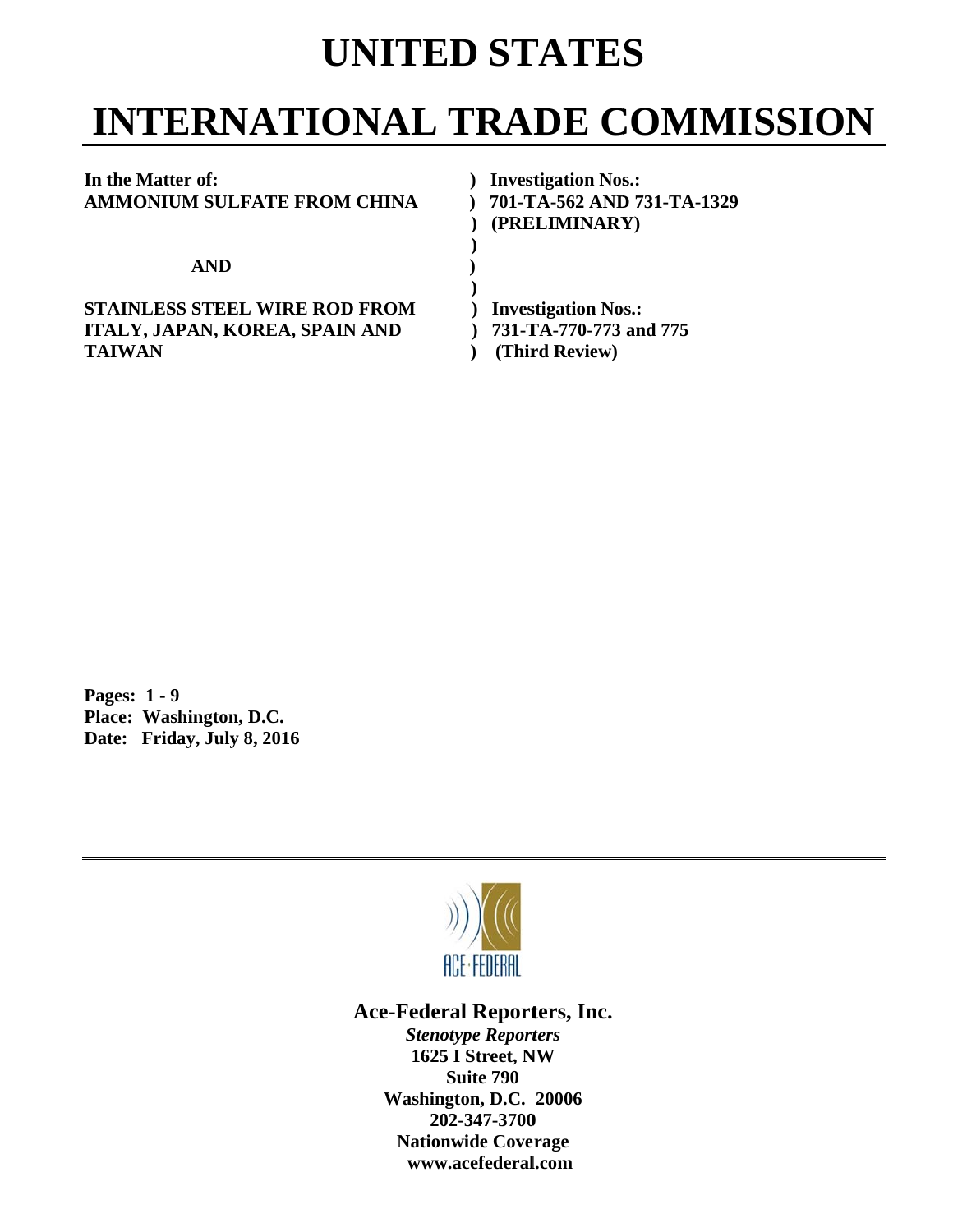1 THE UNITED STATES INTERNATIONAL TRADE COMMISSION 2 3 In the Matter of: (a) Investigation Nos.: 4 AMMONIUM SULFATE ) 701-TA-562 and 731-TA-1329 5 FROM CHINA ) (Preliminary)  $\sim$  6 ) 7 AND )  $8$  ) 9 STAINLESS STEEL WIRE ROD ) Investigation Nos.: 10 FROM ITALY, JAPAN, KOREA, ) 731-TA-770-773 and 775 11 SPAIN, AND TAIWAN ) (Third Review) 12 13 Friday, July 8, 2016 14 Main Hearing Room (Room 101) 15 U.S. International 16 Trade Commission 17 500 E Street, S.W. 18 Washington, D.C. 19 20 The meeting, commenced, pursuant to notice, at 21 11:00 a.m., before the Commissioners of the United States 22 International Trade Commission, Commissioner Dean A. 23 Pinkert, presiding. 24 25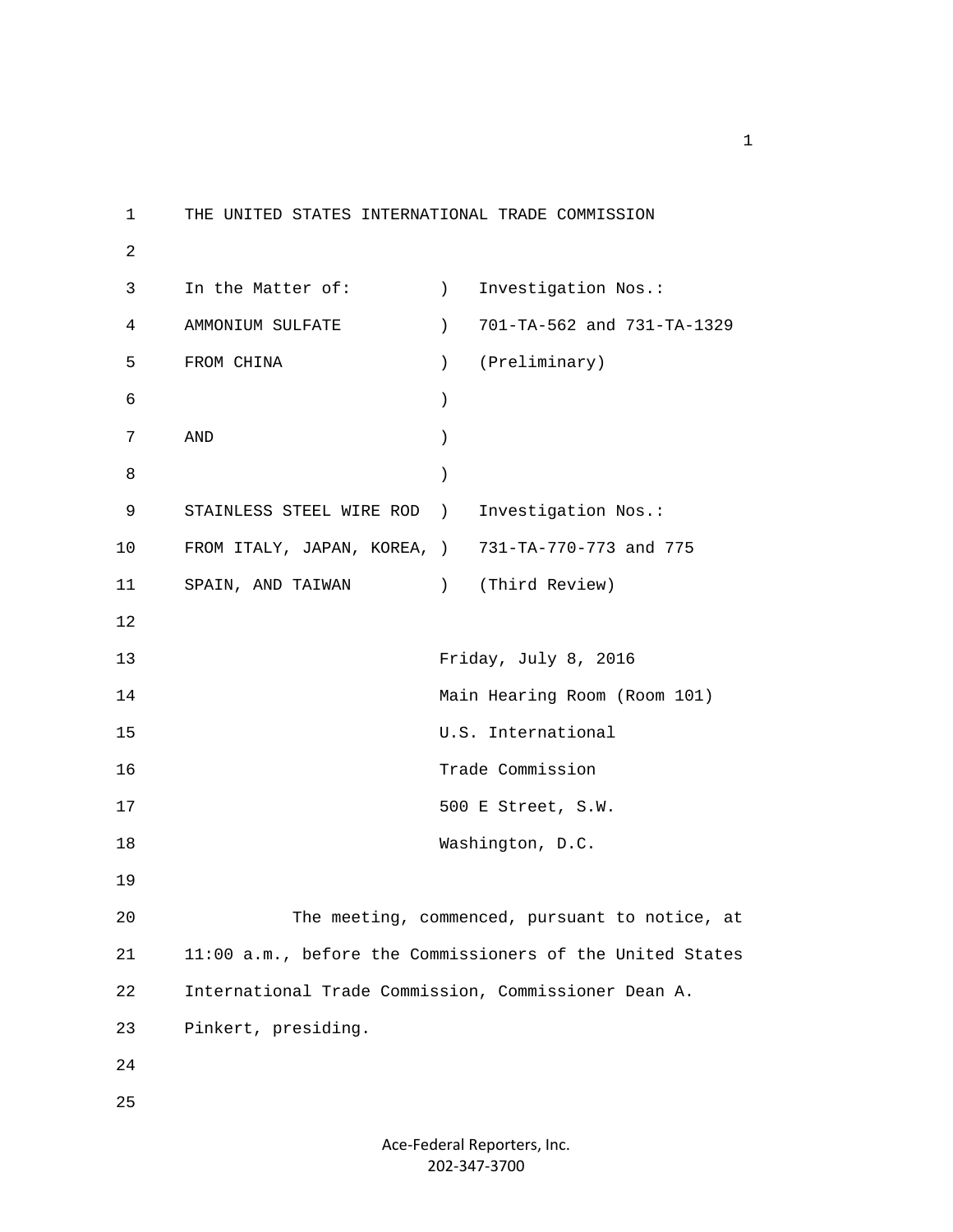#### 1 APPEARANCES:

| 2      | On behalf of the International Trade Commission: |
|--------|--------------------------------------------------|
| 3      | Commissioners:                                   |
| 4      | IRVING A. WILLIAMSON, CHAIRMAN (via telephone)   |
| 5      | DEAN A. PINKERT, COMMISSIONER (presiding)        |
| 6      | MEREDITH M. BROADBENT, COMMISSIONER (via         |
| 7      | telephone)                                       |
| 8      | DAVID S. JOHANSON, COMMISSIONER                  |
| 9      | F. SCOTT KIEFF, COMMISSIONER                     |
| 10     | RHONDA K. SCHMIDTLEIN, COMMISSIONER, (via        |
| 11     | telephone)                                       |
| 12     |                                                  |
| 13     | Stat:                                            |
| 14     | ELIZABETH HAINES, SUPERVISORY INVESTIGATOR       |
| 15     | CHRISTOPHER ROBINSON, INTERNATIONAL TRADE        |
| 16     | ANALYST                                          |
| 17     | EMILY BURKE, INTERNATIONAL ECONOMIST             |
| 18     | FRED RUGGLES, INVESTIGATOR                       |
| 19     | DAVID GOLDFINE, ATTORNEY/ADVISOR                 |
| 20     |                                                  |
| $21\,$ |                                                  |
| 22     |                                                  |
| 23     |                                                  |
| 24     |                                                  |
| 25     |                                                  |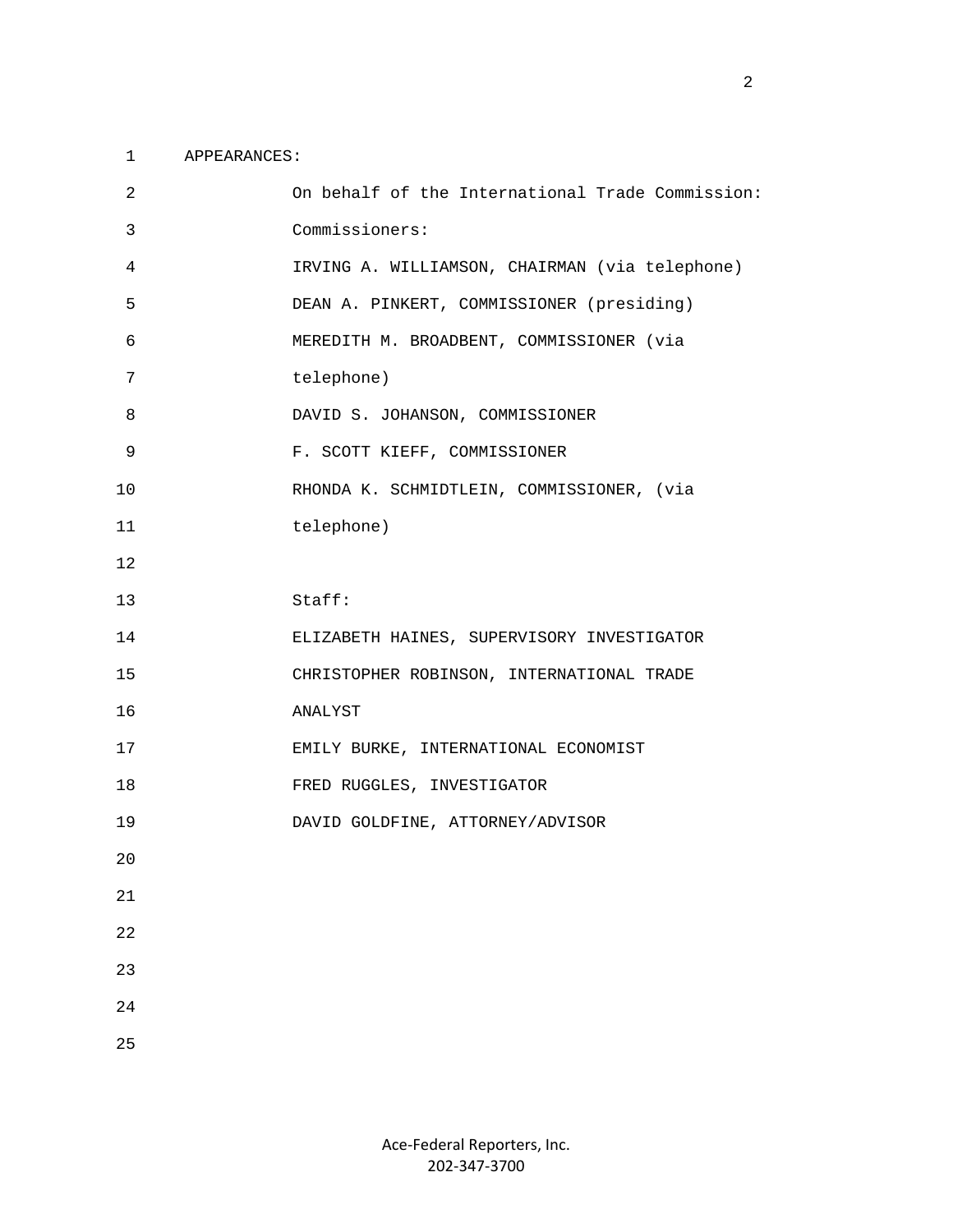- 1 APPEARANCES (CONTINUED)
- 2 3 Staff: 4 FRED RUGGLES, INVESTIGATOR AND SUPERVISORY 5 INVESTIGATOR 6 KAREN TAYLOR, INTERNATIONAL TRADE ANALYST 7 ANDREW KNIPE, INTERNATIONAL ECONOMIST 8 DAVID BOYLAND, ACCOUNTANT/AUDITOR 9 COURTNEY MCNAMARA, ATTORNEY/ADVISOR 10 11 SHARON BELLAMY, PROGRAM SUPPORT SPECIALIST 12 NADIYA SAMON, STUDENT INTERN 13 14 15 16 17 18 19 20 21 22 23 24 25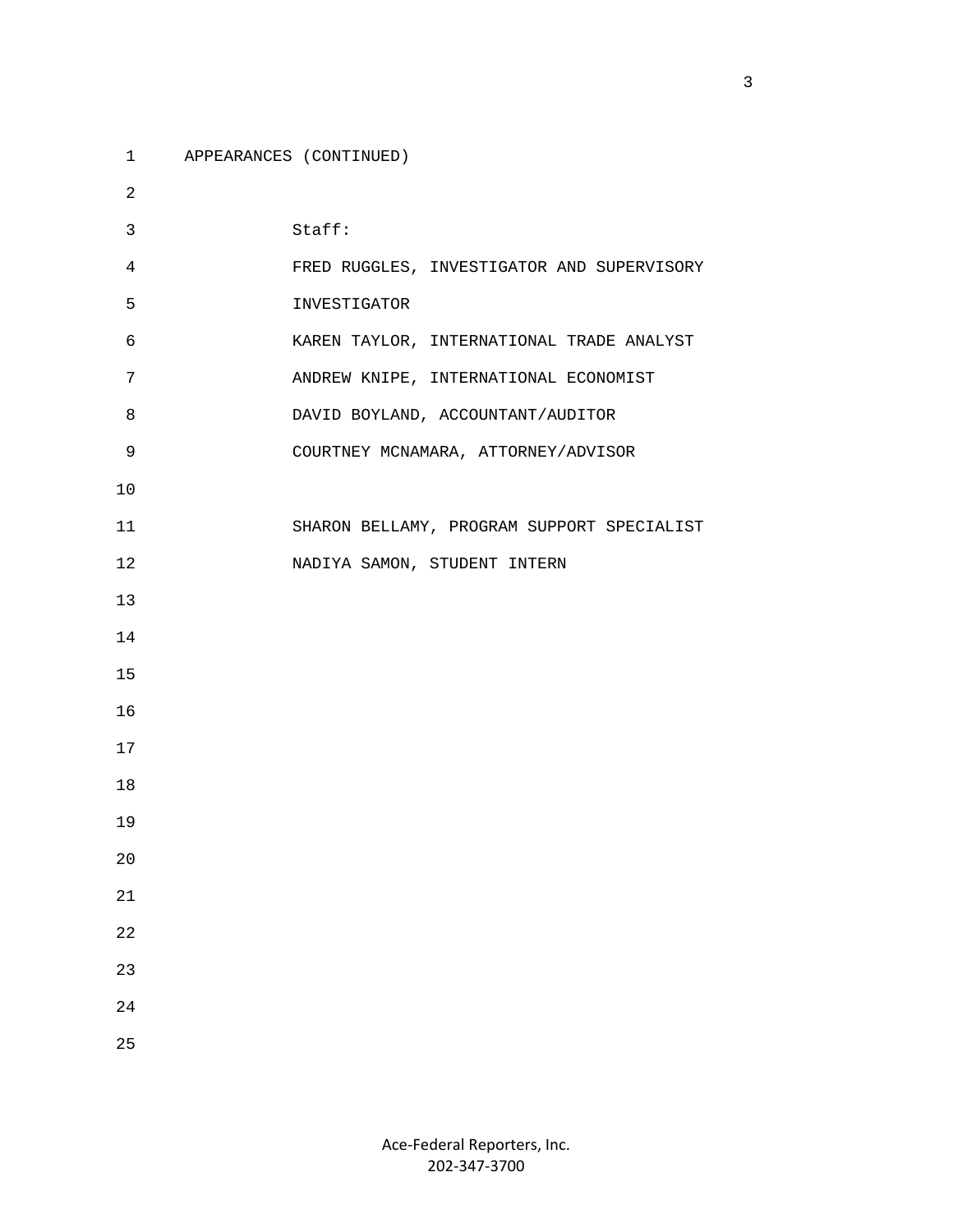| $\mathbf{1}$ | PROCEEDINGS                                                  |
|--------------|--------------------------------------------------------------|
| 2            | (11:00 a.m.)                                                 |
| 3            | COMMISSIONER PINKERT:<br>Good morning.<br>This               |
| 4            | meeting of the U.S. International Trade Commission will now  |
| 5            | come to order. Welcome to Chairman Williamson and            |
| 6            | Commissioners Broadbent and Schmidtlein, who are             |
| 7            | participating by telephone.                                  |
| 8            | CHAIRMAN WILLIAMSON: Good morning.                           |
| 9            | I understand that there<br>COMMISSIONER PINKERT:             |
| 10           | are no agendas for future meetings, or outstanding action    |
| 11           | jackets to consider.                                         |
| 12           | Is there any objection to approval of the minutes            |
| 13           | of June 8, 9, 16, 21, 22, and 24, 2016, or ratification list |
| 14           | $16 - 007?$                                                  |
| 15           | (No response.)                                               |
| 16           | COMMISSIONER PINKERT: Hearing none, they are                 |
| 17           | approved.                                                    |
| 18           | Next we turn to the vote in Investigation numbers            |
| 19           | 701-TA-562 and 731-TA-1329, Preliminary, Ammonium Sulfate    |
| 20           | from China. Welcome to Ms. Haines and the staff who          |
| 21           | participated in these investigations. Are there any          |
| 22           | questions for the staff?                                     |
| 23           | (No response.)                                               |
| 24           | COMMISSIONER PINKERT: Are there any additions or             |
| 25           | corrections to the staff report?                             |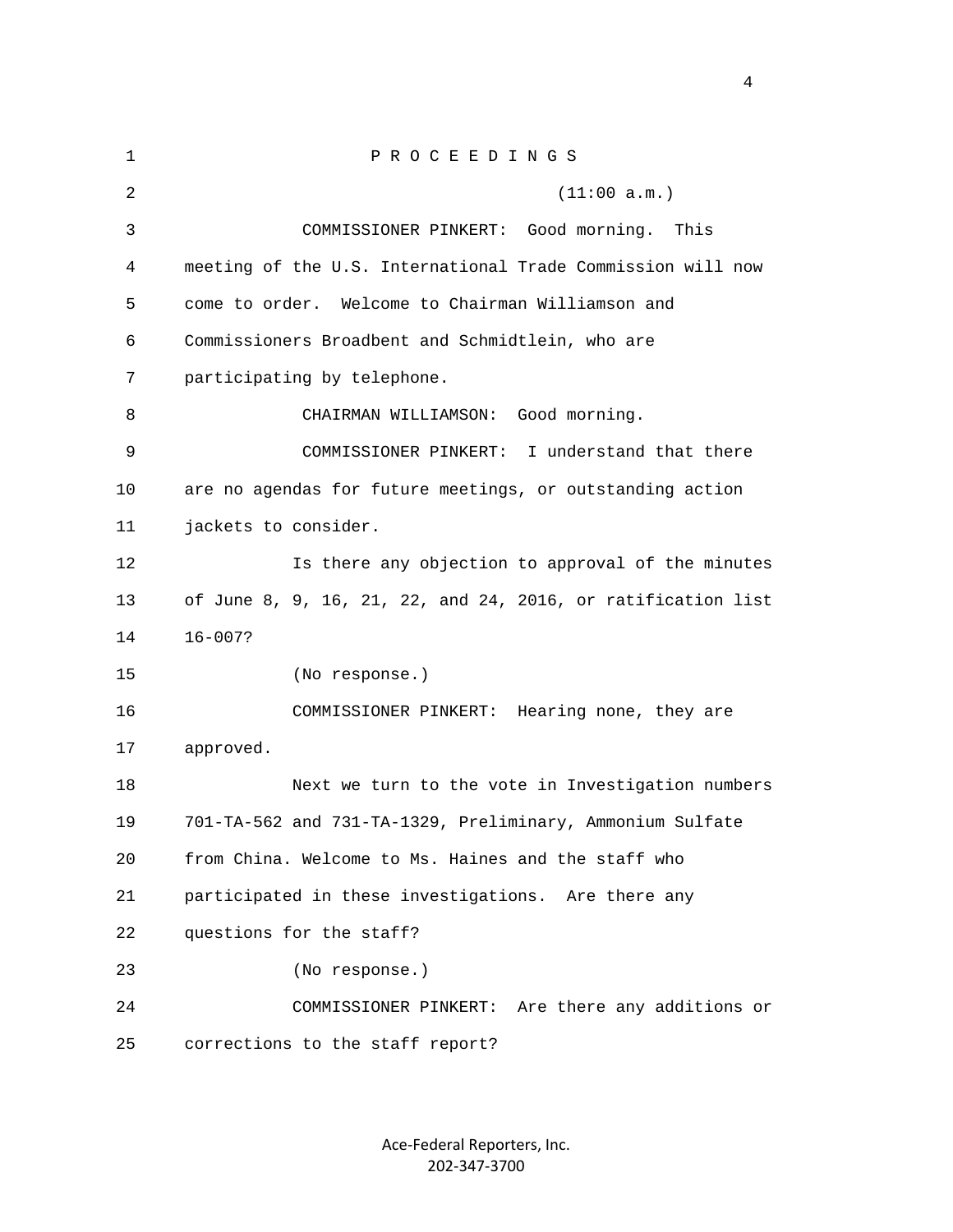1 MS. HAINES: Elizabeth Haines, Office of 2 Investigations, Commissioner Pinkert I would first like to 3 welcome a new economist to the Commission, Emily Burke. This 4 is the first case that she has worked on. To answer your 5 question, there are no revisions or additions to the staff 6 report. 7 COMMISSIONER PINKERT: Thank you. Welcome Ms. 8 Burke. Is there any objection to approval of the staff 9 report? 10 (No response.) 11 COMMISSIONER PINKERT: Hearing none, it is 12 approved. Madame Secretary, will you please call the roll? 13 MS. BELLAMY: Commissioner Broadbent? 14 COMMISSIONER BROADBENT: I can't hear you very 15 well, but I vote in the affirmative on Ammonium Sulfate from 16 China. 17 MS. BELLAMY: Commissioner Kieff? 18 COMMISSIONER KIEFF: I vote in the affirmative. 19 MS. BELLAMY: Commissioner Johanson? 20 COMMISSIONER JOHANSON: I vote in the 21 affirmative. 22 MS. BELLAMY: Commissioner Schmidtlein? 23 COMMISSIONER SCHMIDTLEIN: I vote in the 24 affirmative. 25 MS. BELLAMY: Commissioner Williamson?

> Ace‐Federal Reporters, Inc. 202‐347‐3700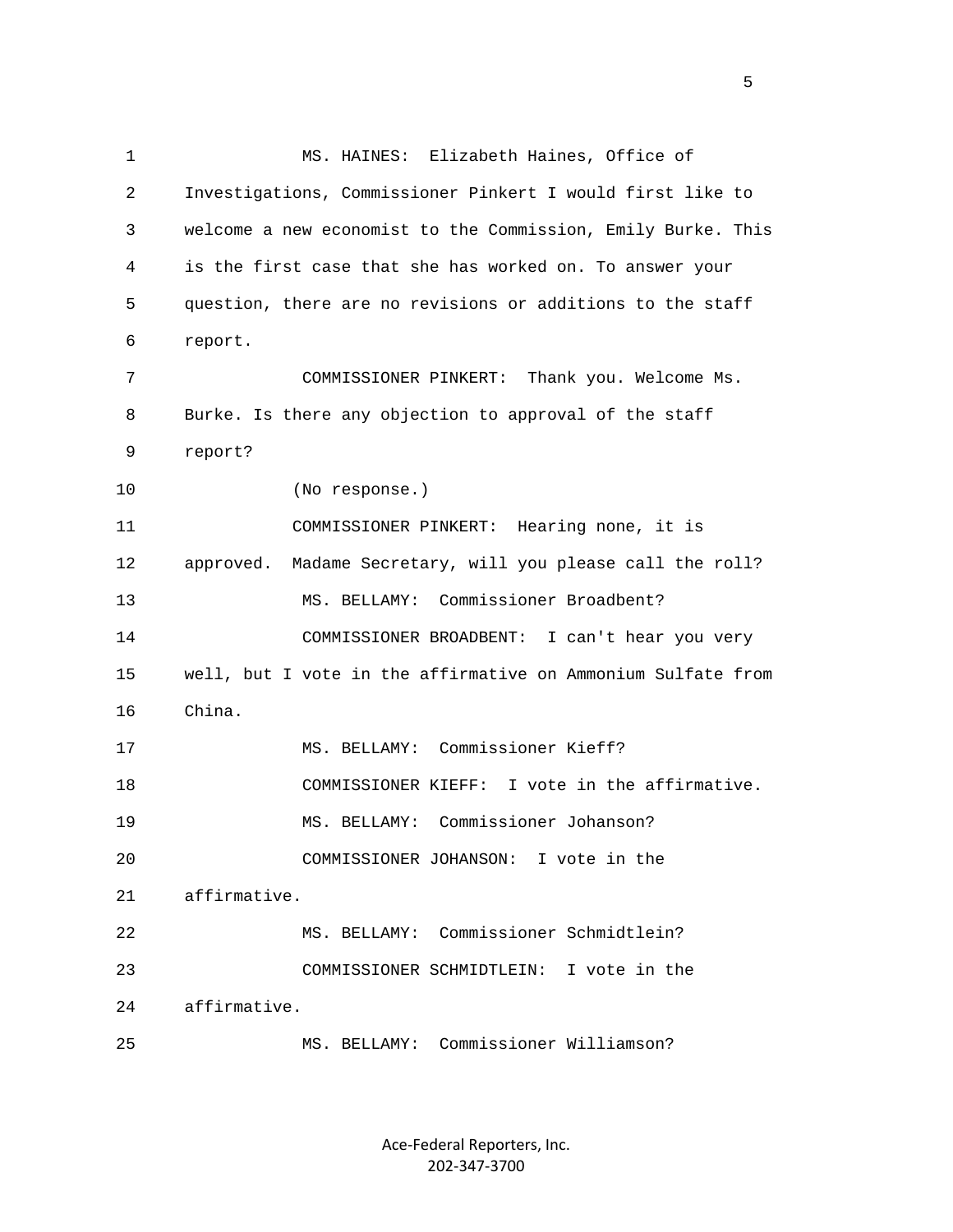1 COMMISSIONER WILLIAMSON: I vote in the 2 affirmative. 3 MS. BELLAMY: Commissioner Pinkert? 4 COMMISSIONER PINKERT: I vote in the 5 affirmative. 6 MS. BELLAMY: Mr. Chairman, the Commission has 7 reached an affirmative determination in these 8 investigations. 9 COMMISSIONER PINKERT: Thank you Madame 10 Secretary. Further information regarding these 11 determinations will be in the press release. Views of the 12 Commission currently are scheduled to be completed and filed 13 on July 18, 2016. 14 Thank you to all staff who participated in these 15 investigations. We will pause for a moment while we change 16 staff for the next vote. 17 (Pause.) 18 COMMISSIONER PINKERT: Next we turn to the vote 19 in investigation number 731-TA-770-773 and 775, Third 20 Review, Stainless Steel Wire Rod from Italy, Japan, Korea, 21 Spain, and Taiwan. 22 Welcome to Mr. Ruggles and the staff who 23 participated in these investigations. Are there any 24 questions for the staff? 25 (No response.)

> Ace‐Federal Reporters, Inc. 202‐347‐3700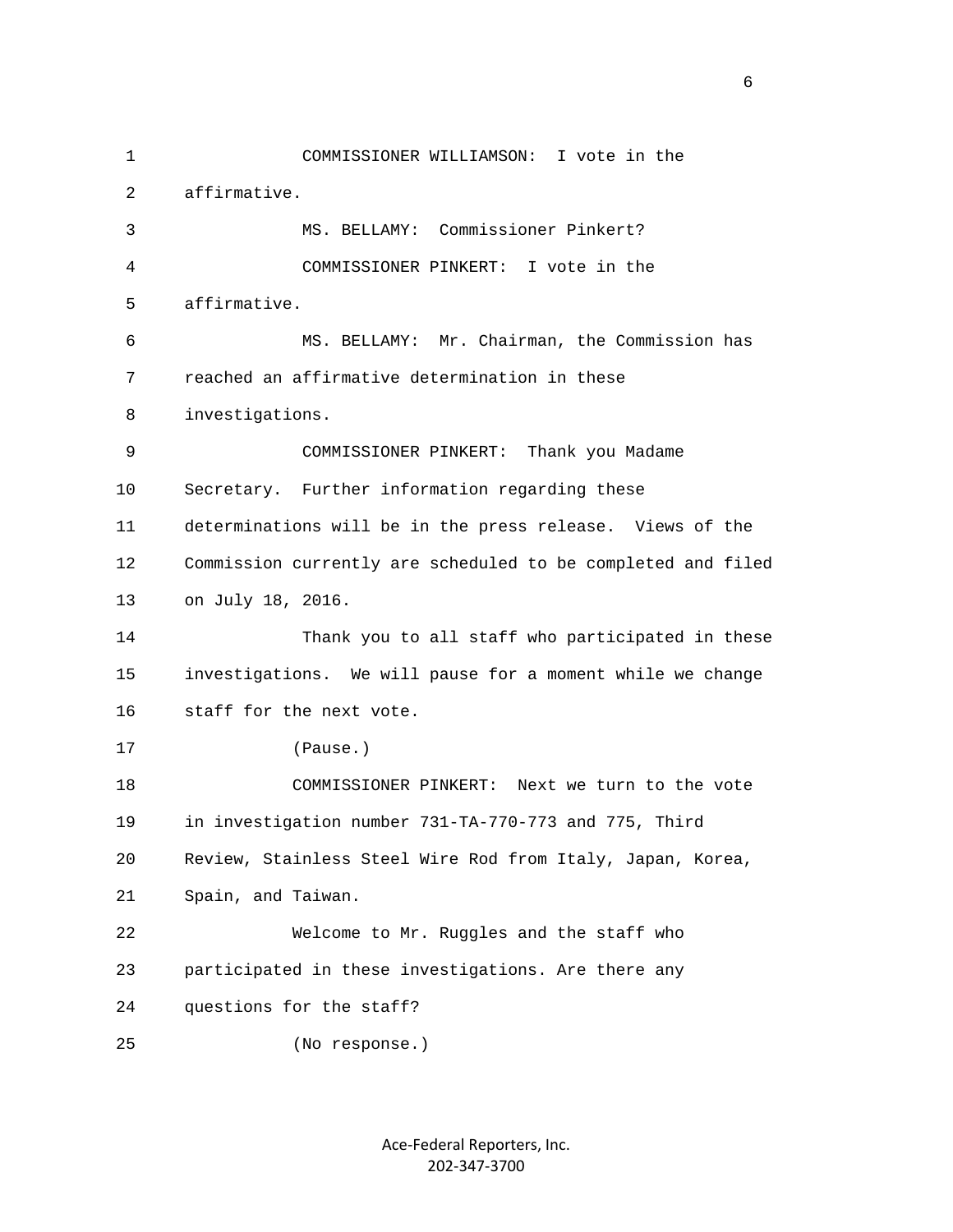1 COMMISSIONER PINKERT: Are there any additions or 2 corrections to the staff report? 3 MR. RUGGLES: Fred Ruggles, Office of 4 Investigations, no additions or corrections. 5 COMMISSIONER PINKERT: Thank you. Is there any 6 objection to approval of the staff report? 7 (No response.) 8 COMMISSIONER PINKERT: Hearing none, it is 9 approved. Madame Secretary, will you please call the roll? 10 MS. BELLAMY: Commissioner Pinkert? 11 COMMISSIONER PINKERT: I vote in the affirmative 12 with respect to Italy, Japan, Korea and Taiwan, and in the 13 negative with respect to Spain. 14 MS. BELLAMY: Commissioner Williamson? 15 COMMISSIONER WILLAMSON: I vote in the negative 16 with respect to imports from Italy and Spain, and in the 17 affirmative with respect to all other imports. 18 MS. BELLAMY: Commissioner Johanson? 19 COMMISSIONER JOHANSON: I vote in the affirmative 20 with respect to Japan, Korea and Taiwan. I vote in the 21 negative with respect to Italy and Spain. 22 MS. BELLAMY: Commissioner Kieff? 23 COMMISSIONER KIEFF: I vote in the affirmative 24 with respect to the imports from Japan, Korea and Taiwan, 25 and I vote in the negative with respect to the imports from

> Ace‐Federal Reporters, Inc. 202‐347‐3700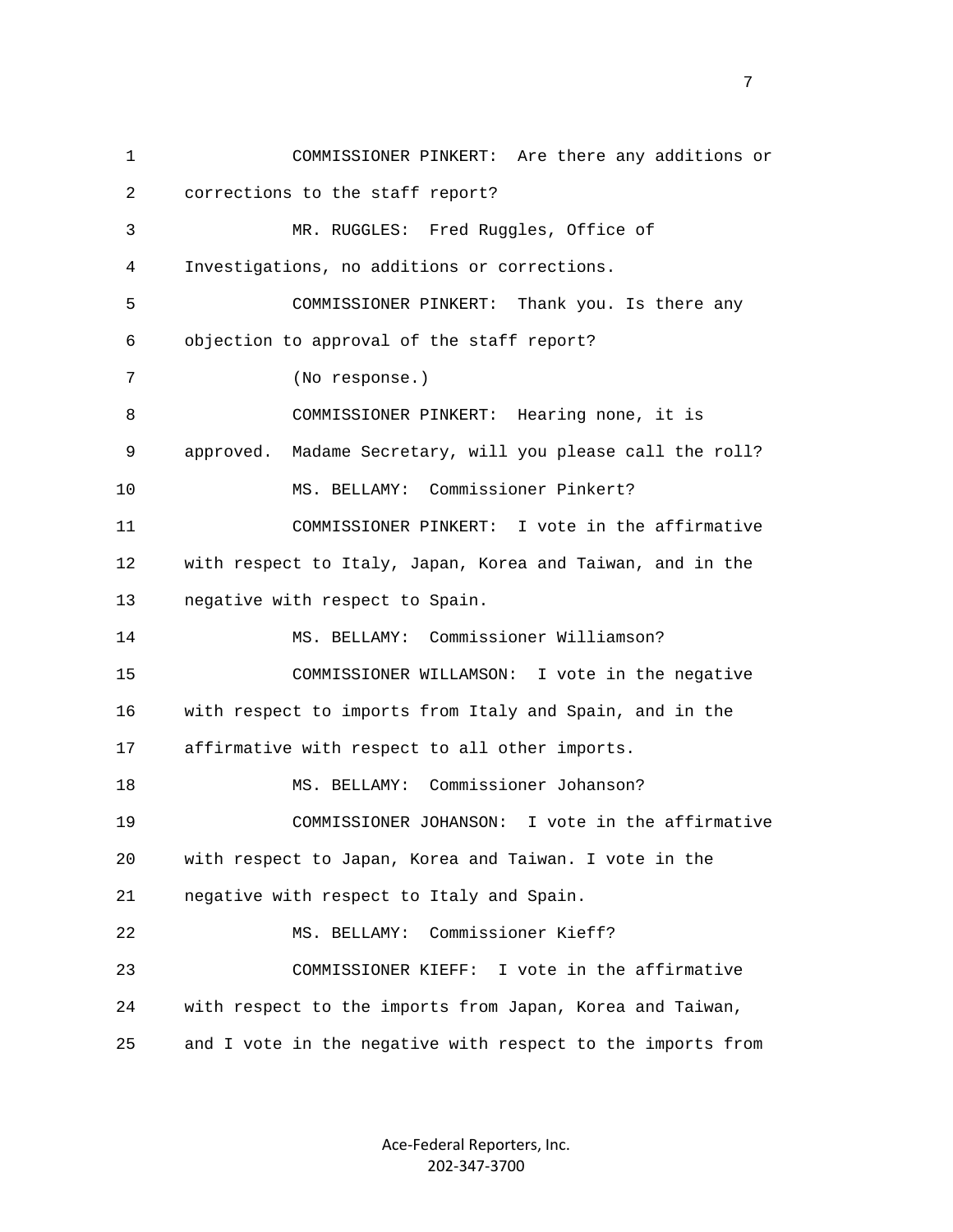1 Italy and Spain.

| 2  | Commissioner Broadbent?<br>MS. BELLAMY:                      |
|----|--------------------------------------------------------------|
| 3  | COMMISSIONER BROADBENT:<br>I vote in the negative            |
| 4  | with respect to Italy and Spain, and I vote in the           |
| 5  | affirmative with respect to Japan, Korea and Taiwan.         |
| 6  | Commissioner Schmidtlein?<br>MS. BELLAMY:                    |
| 7  | COMMISSIONER SCHMIDTLEIN: I vote in the negative             |
| 8  | with respect to Spain and in the affirmative with respect to |
| 9  | all other countries.                                         |
| 10 | Mr. Chairman, the Commission has<br>MS. BELLAMY:             |
| 11 | reached affirmative determinations in regard to Japan, Korea |
| 12 | and Taiwan, and a negative determination with regard to      |
| 13 | Italy and Spain.                                             |
| 14 | COMMISSIONER PINKERT:<br>Thank you Madame                    |
| 15 | Secretary. Further information regarding these               |
| 16 | determinations will be in the press release. Views of the    |
| 17 | Commission currently are scheduled to be completed and filed |
| 18 | on July 25, 2016. Thank you to all staff who participated in |
| 19 | these investigations.                                        |
| 20 | Seeing that there is no other business before the            |
| 21 | Commission, this meeting is adjourned.                       |
| 22 | (Whereupon, the meeting was adjourned at 11:08               |
| 23 | $a.m.$ )                                                     |
| 24 |                                                              |
| 25 |                                                              |
|    |                                                              |

experience of the state of the state of the state of the state of the state of the state of the state of the s